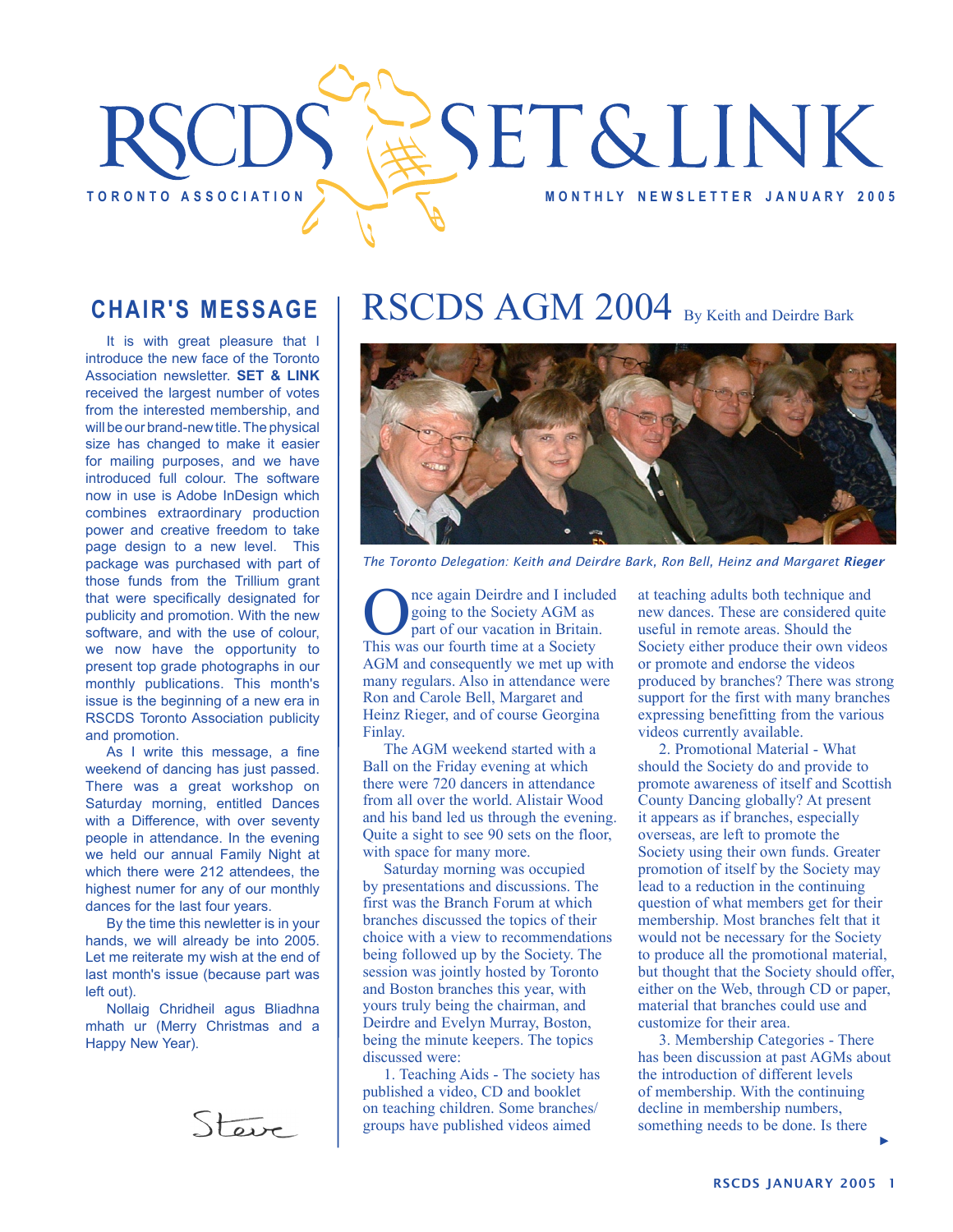#### *Continued from front page*

still an interest in different levels of membership? It was concluded that the issue was more the decline in numbers rather than membership categories and further discussion was recommended.

Following the Branch Forum was a presentation on the new examination structure. It gives a lot more flexibility and choices to teacher candidates and will be introduced next Spring and at Summer School in St. Andrews.

The final discussion was on the possibility of forming more Teacher Associations. Many good things were said about TAC (Teachers' Association, Canada) which was the model they wanted to adopt. They also wanted different recognition for all TA's by the Society. At the present time, TAC is considered a pseudo-branch, but without full branch status as its members are all members of other branches.

The afternoon was filled by the formal AGM which was chaired by the Earl of Mansfield. One of the exciting parts of the AGM is the presentation by the Earl of the Scroll of Honour and Georgina Finlay was one of this year's honoured recipients. Bobby Brown, another recipient, could not be present

### **The Tartan Ball**

Inference and New Year are over, the decorations are down, the presents are put away and everyone is getting back into the daily routine, but we still have the Tartan Ball to look forward to! The Ball is only weeks away, on Saturday, February 19, 2005, at the Fairmont Royal York Hotel. Tickets are \$85 for RSCDS members and \$100 for non-members. There are ticket order forms available on our website www.rscdstoronto.org or you can contact me directly. Mail your ticket order directly to:

> Colin Gardiner 2522 Selord Court Mississauga, ON L5J 1P7

You will also be able to buy tickets at the January and February monthly dances. Please make cheques payable to RSCDS Toronto Association and for Association members, please include your membership number.

but his achievements and support of dancing were read out.

The rest of the AGM was regular business with the only motions being voted on were for new membership categories. One offering a lower fee for under 25's was passed, but one offering a lower fee for second and subsequent members in the same household was rejected.

The Saturday evening was filled with another dance. This had even more dancers present, 740 in all dancing to the music of Iain MacPhail and his band. Another great evening!

Sunday morning saw further discussions. Deirdre and I attended the discussions on youth activities where Deirdre gathered many notes and contacts for use in our youth activities here in Toronto.

Each year we go thinking this will be our last AGM, but then enjoy it so much that we come away telling everybody that we will be back again. It is enjoyable and you make many new friends.

Georgina Finlay is holding practices on Wednesday, February 9 and Wednesday, February 16, at Weston Presbyterian Church, 11 Cross Street, starting at 7.30 p.m. Please call Georgina at 416-244-6874 for more information.

A reminder to Social Groups who wish to display their shields at the Ball to please bring your shields to either the January or February monthly dance, and I would appreciate your carrying it to my car for me!

Ann Campbell 905-459-5213 acampbell@idirect.com

#### Rose Elsie Winch (nee Blake) October 29, 1911 - November 14, 2004.

About 28 years ago, three sisters, Flo, Rose and Milly, known as the "Dolly Sisters", began dancing at Parkview Secondary School under the tutelage of Jean Noble. For the last four years, Rose lived in The Heritage Nursing Home. Flo Ward died in England March 6, 2001. Rose is survived by the last of nine siblings, Milly McConnell, who still dances at the Fallingbrook and Tayside Scottish Country Dance Groups ~ Dianne Lask

# February Monthly Dance

| DATE:<br>TIME:<br>PLACE:                 | Saturday, February 12, 2005<br>8:00 p.m.<br>Crescent School,      |                                               |
|------------------------------------------|-------------------------------------------------------------------|-----------------------------------------------|
| MUSIC:                                   | 2365 Bayview Ave<br><b>Bobby Brown and</b><br>The Scottish Accent |                                               |
| <i>policy.</i>                           | HOSTS: Hillcrest, Trinity, Petronella                             | Please note that Crescent School has a no nut |
| The Jubilee Jig                          | J 8x32                                                            | Leaflet 19                                    |
| * Miss Milligan's<br>Strathspey          | S 8x32                                                            | Leaflet 20                                    |
| * St. Andrew's of<br><b>Brampton</b>     | R 4x32                                                            | Bk 37/5                                       |
| It's Just for Fun                        | J 8x32                                                            | Bk 33/6                                       |
| + The Jubilee<br>Greeting                | S 8x32                                                            | Drewry                                        |
| + Netherby Hall                          | J 6 x 32                                                          | Drewry                                        |
| <b>INTERVAL</b>                          |                                                                   |                                               |
| The Laird of<br><b>Milton's Daughter</b> | J 8x32                                                            | Bk 22/10                                      |
| + Bonnie StronshirayS 8x32               |                                                                   | Campbell                                      |
| Johnnies's<br><b>Welcome Hame</b>        | R 8x40                                                            | Bk 32/1                                       |
| The Starry-Eyed<br>Lassie                | J 8x32                                                            | Bk 23/11                                      |
| <b>Fair Donald</b>                       | S 8X32                                                            | Bk 29/4                                       |
| *+ Bratach Bana                          | R 8x32                                                            | Drewry                                        |
| <b>EXTRAS</b>                            |                                                                   |                                               |
| The Sailor                               | H 8x32                                                            | Bk 24/2                                       |
| Up in the $Air$                          | S 8x32                                                            | Bk 20/2                                       |
| Scottish Reform                          | J 8x32                                                            | $Bk$ 3/1                                      |
| *Tartan Ball                             |                                                                   | $+$ Non-RSCDS                                 |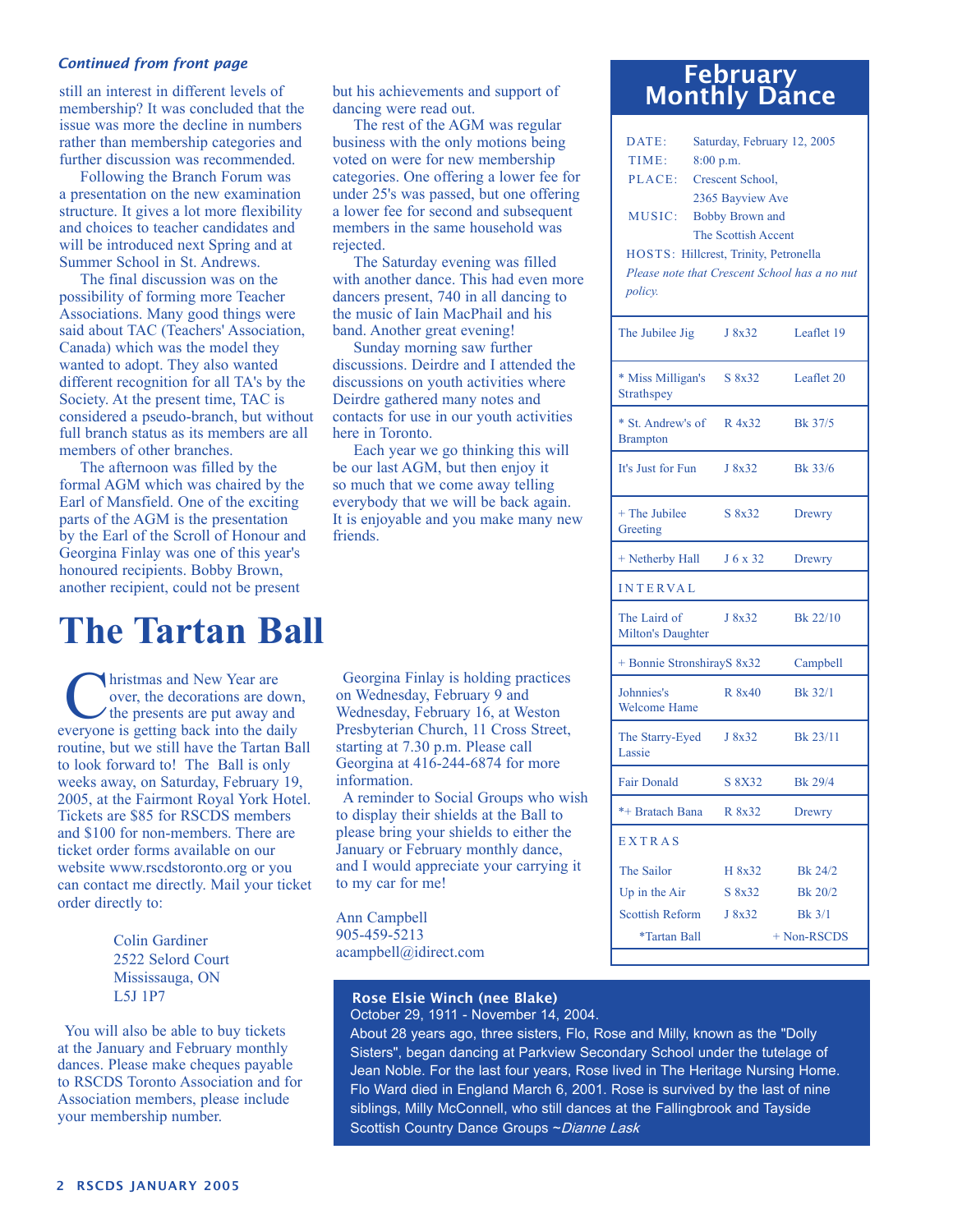# **Upcoming Events**

### **NEAR**

JANUARY 22, 2005, ASTA's Annual Burns Night at Clarke Hall, Mississauga. An elegant evening of music, dancing, poetry, singing plus a traditional Burns Night Dinner. Contact Maureen McLeod 905-855- 2377 or Helen Ferguson 416-244-9538.

JANUARY 28-30, 2005, Ardbrae Ball Weekend, Ottawa. Welcome Dance, Ball, Sunday Brunch, Cross Country Skiing. Music for Ball by Bobby Brown and The Scottish Accent. Contact Elaine Hoag 613-729-6198; elaine.hoag@lac-bac.gc.ca.

FEBRUARY 5, 2005, RSCDS Ottawa Annual Workshop. Teachers are Colleen Putt, Halifax; Phyllis MacCulloch, Ottawa; Eileen Black, Ottawa. Contact Harry MacKay, 191 Dunbarton Court, Ottawa ON K1K 4L7.

FEBRUARY 19, 2005, Tartan Ball at the Fairmont Royal York Hotel, Toronto. Music by Bobby Brown and The Scottish Accent. Contact Ann Campbell 905-459-5213; acampbell@idirect.com. Ticket order form on www.rscdstoronto.org.

MARCH 4-6, 2005, Belleville Scottish Country Dancers Workshop and Ball. Teachers are James Kutzner, FL and Mary Murray, Vancouver, BC. Music by Bobby Brown and The Scottish Accent. Contact Bill and Jan Cunningham 613-965-4212 or Michael and Linda McCarey 613-967-1827; lmccarey@bel.auracom.com.

MARCH 19, 2005, West End Workshop and Tea Dance at Streetsville Secondary School. Teachers are Jean Martin, UK; Claire Collier, Lewiston, NJ; and Deirdre McCuish Bark, Mississauga. Youth teachers are Carole Skinner and Alma Smith. Cost is \$40 including lunch, \$25 for youth and \$10 for afternoon tea dance. Contact Brien and Ishbel Thompson 905-826-7842.

MARCH 26, 2005, Blair Scottish Country Dancers 25<sup>th</sup> Anniversary Ball at The Pines, Cambridge. Music by Don Bartlett and the Scottish Heirs. Cost is \$55. Contact Betty Peloquin, 2005 Roseville Road, RR2, Cambridge.

APRIL 23, 2005, Ottawa Spring Ball. Music by Bobby Brown and The Scottish Accent. Dancers \$75 and Non-dancers \$50 includes Friday Pre-ball Social and Sunday Brunch.

Contact John & Barbara Bottreil 613-836- 2305; johnbarb@magma.ca.

MAY 14, 2005, West Toronto Ball at Ramses Temple, Toronto. Music by Bobby Brown and The Scottish Accent. Contact Julie Hatch 905-844-9964; julie.hatch@cogeco.ca.

### **FAR**

FEBRUARY 12, 2005, RSCDS San Francisco Branch 39th Annual Valentine's Ball, Oakland, CA. Music by Fiddlesticks and Ivory. Includes sherry social, grand march and midnight buffet. Contact Art 650- 365-5574; artdiver@aol.com or Julee 650- 722-0473; julm-hcs@pacbell.net.

FEBRUARY 18-20, 2005, Aloha Winter Workshop, RSCDS Hawaii Branch, in Honolulu. Teacher is Jack Raines. Cost is \$125 U.S. Contact Melissa Lindsay, 981 Aalapapa Dr, Kailua, Hawaii, 96734; Mlindsay@hawaii.rr.com.

MARCH 4-6, 2005, RSCDS Winnipeg Branch 34th Annual Weekend Workshop and Ball, Winnipeg, MB. Teachers are Anne Harrison, Oakville, ON and Duncan MacKenzie, Vancouver, BC. Class musicians are Ron Krug and Ken Nattrass. Music for the ball by Scotch Measure. Contact Christine Wallace 204-832-3187; jeanhigh@mts.net.

MARCH 11-12, 2005, Space Coast Scottish Country Dancers Spring Fling, Cocoa Beach, Florida.Teachers are Keith and Deirdre Bark, Mississauga. Contact Alma & James Kutzner 321-255-2756; jkutzner@earthlink.net.

MARCH 11-13, 2005 Vancouver Island SCDS 29th Annual Workshop & Ball Weekend, Victoria, BC. Teachers are Jim Adamson, Calgary; Barbara Johnston, Edmonton; and Maureen Lyon, White Rock. Music for the Ceilidh, classes, ball and Sunday social by the Christine Baker Trio. Check www.viscds.ca link "Spring Ball" or email rpbalfour@shaw.ca

MAY 13-16, 2005, Budapest Scottish Dance Club International Weekend Course, Budapest, Hungary. Teacher is Linda Gaul. Music by Robert Mackay, piano and Dave Cunningham and his SCD Band. Optional tourist program available. Contact

in Toronto, Lisa Mitchell 416-699-2480; ldmitchell@sympatico.ca

MAY 14, 2005, the inaugural Thistle Ball, sponsored jointly by Victoria, Seattle and Vancouver at Squamish Nation Recreation Centre, North Vancouver. Music by Marian Anderson and Her band, from Scotland. Cost is \$45. Further information to follow.

JUNE 3-5, 2005, RSCDS Montreal Branch Weekend Workshop at Ste-Anne-de-Bellevue, QC. Teachers are Stella Fogg, Richmond, VA; Ian Paterson, Georgetown, ON; Elinor Vandergrift, Kenmore, WA. Dance and reception music by Laura Risk & friends. Gala dance music by Bobby Brown and The Scottish Accent. Contact Peter White 514-488-2509; scdmtl@yahoo.com; www. scdmontreal.org.

JUNE 25, 2005, SanFrancisco Branch 40th Anniversary Gala Featuring U.S. debut of Green Ginger. Contact greg@reznickfamily. com or visit November issue of Reel and Strathspeyer at www.rscds-sf.org/RandS/ RandS\_Nov\_2004.pdf.

JULY 16, 2005, White Rose Festival of Scottish Country Dancing, Leeds, England. Contact Donald Andrews, donald@hbandrews.scnet.co.uk.

JULY 18-AUGUST 14, 2005, The Royal Scottish Country Dance Society Summer School, St. Andrews, Scotland. The school will run for 1 week courses which dancers may attend as resident or non-residents for just one week or any two consecutive weeks. Booking forms are available at the beginning of each year from the Society headquarters 12 Coates Crescent, Edinburgh EH3 7AF; telephone 0131 25 3854.

JULY 31-AUGUST, 2005, TAC Summer School, Shawningan Lake, BC. Teachers are David Hall, Brussels; Elaine Brunken, Laurel, ML; and Mary Murray, Vancouver. Musicians are Muriel Johnstone, Houston, TX; Keith Smith, Cambridge, UK; Alex Jappy, Delta, BC; and Ron Krug, Winnipeg, MB. Contact registrar Anne MacLeod 250- 752-5864; annetacreg@yahoo.ca.

*If you have an event that you would like to post here, contact Christine Bowers, Communications Director*.